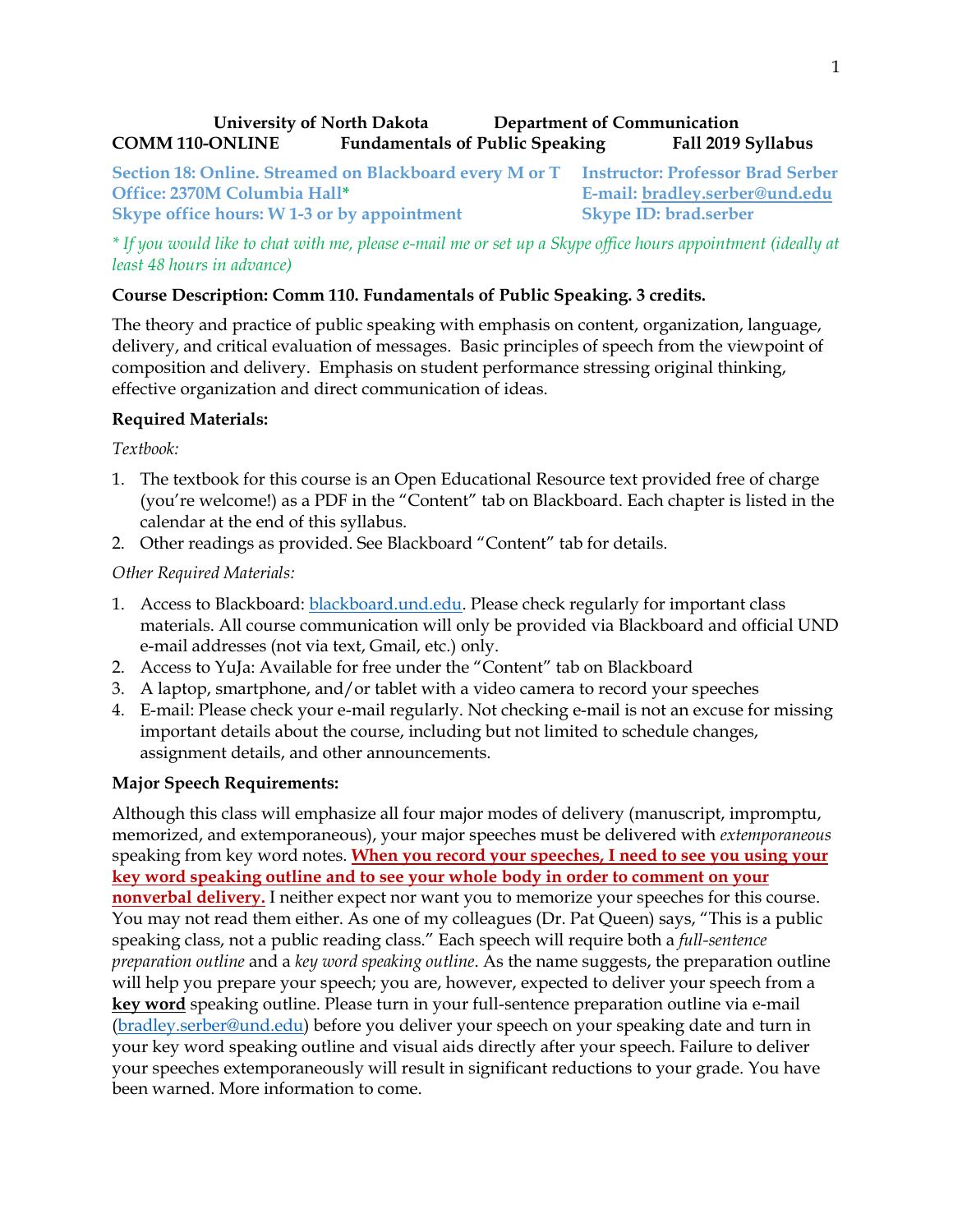#### **Requirements for COMM 110**

#### *Assignments*

#### **Two graded full-length major speeches:**

#### **Speech 1: "Lesson Learned" Speech** *(4-6 min. + Q&A)*

On your journey to adulthood, you've undoubtedly received plenty of advice and encountered some life lessons along the way. We learn through both other people's speech and our own experience. Sometimes other people save us from ourselves, and other times they give us terrible advice. Sometimes we learn things "the hard way" only by making a mistake and then realizing it later. Our most meaningful life lessons are often accompanied by strong emotions: humor, regret, embarrassment, pain, awe, or gratitude. This speech is the most personal of the major speeches you will give in this class. Your goal is to share with members of your audience a surprising life lesson that you learned through words and/or actions and to teach them things that they didn't already know about that topic. Although this speech begins with your own stories, it can't simply end there. Chances are that others have learned the same life lesson that you have, so in order to demonstrate that your life lesson is not idiosyncratic, it will be important to validate your experience with the experiences of others, whether through similar narratives or through other types of evidence and reasoning (facts, statistics, examples, etc.). Though you may include family and friends as part of your narrative, they do not count toward your external sources: the other people you cite should be people outside of your own networks of family and friends. Additionally, while this is a personal speech, you will want to do some good audience analysis and be careful about what you disclose. This is not a "conversion narrative," in the religious, political, or cultural sense. Your purpose is not to proselytize, but rather to tell us a good story and support it with ideas from others. Please do not talk about religion, politics, drugs and alcohol, or illegal or questionable activities. If you're not sure, please ask.

#### **Speech 2:** *Techne***/Major Speech** *(4-6 min. + Q&A)*

The classical Greek term *τέχνη techne* (TECK-nay), refers to an area of study that can be taught, mastered, and practiced. In this speech, your task is to explore something related to your (declared or undeclared) major and/or ideal career. You have several options here. For instance, you may discuss strategies for choosing a major or career path, why people should go into a particular field, misconceptions and clarifications about that field, what exciting new trends or developments are happening there, how to put together a résumé or cover letter, or strategies for interviewing. Your speech must be research-based, innovative (teaches your audience things that go beyond common knowledge), and adapted to audience members inside and outside of your field.

#### **Small Group Deliberation** *(10-12 min. + Q&A)*

Deliberation, as we will conceive of it, will consist an exploration of multiple sides of a controversial topic. In contrast to debate, deliberation may be, but does not have to be, about finding the "right" answer, but instead is more about learning multiple perspectives about an issue and becoming informed decision-makers. This presentation, which you will conduct in small groups and deliver to the whole class, will involve your group examining a public problem, discussing multiple possible solutions to that problem, and ultimately advocating your own shared proposal for the best available option. Like your two major speeches, your deliberation must be delivered extemporaneously.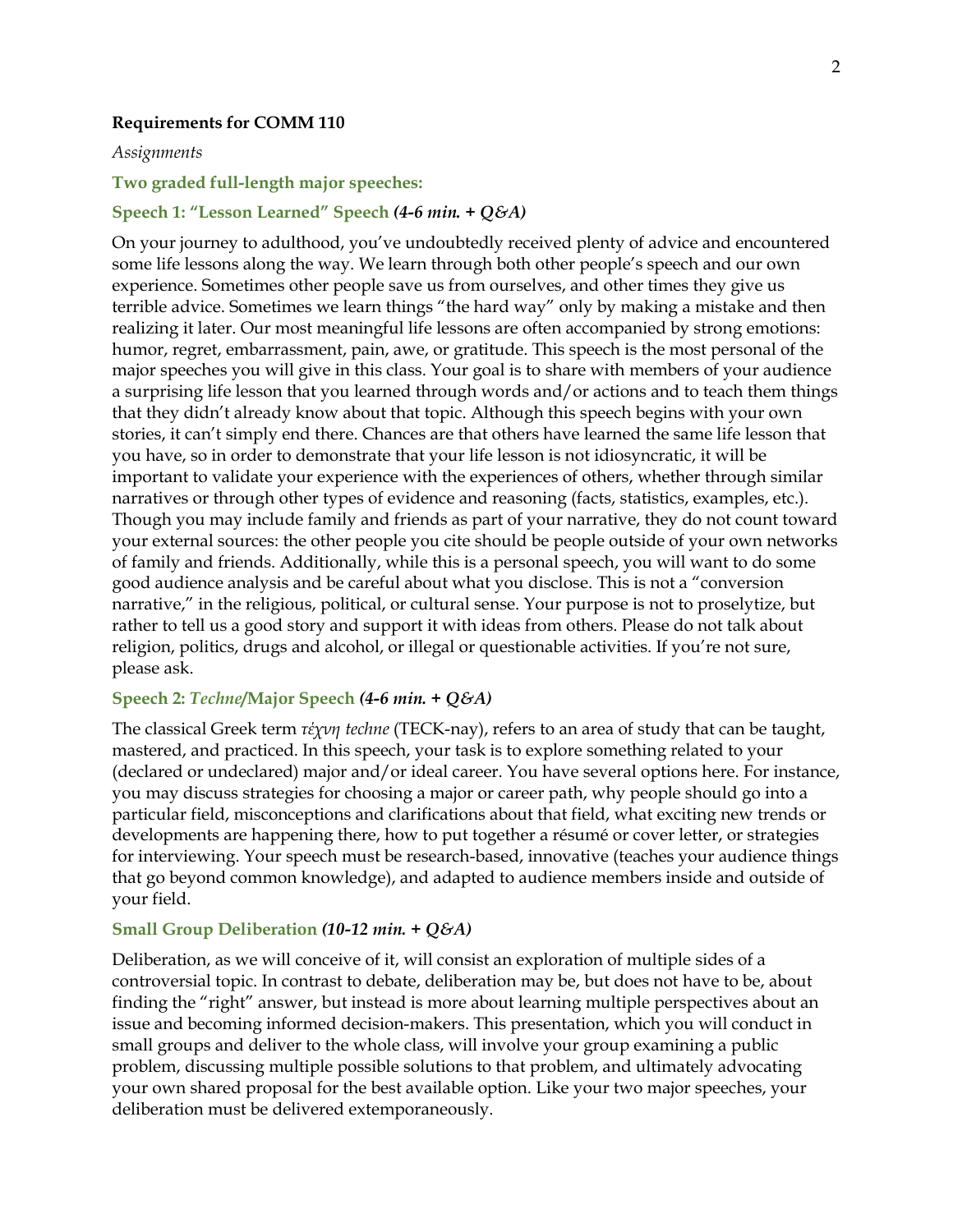- **Five pass/fail mini speeches** *(roughly 1-2 minutes each)*: These mini speeches are designed to give you plenty of practice speaking informally throughout the semester. Please upload your mini speeches and peer responses to YuJa on the days that they are due.
- **Quizzes and final exam**: In addition to teaching you public speaking skills, this class will also cover the history and theory of public speaking. To test your knowledge, there will be regular online timed tests with only one attempt available. These tests will assess your knowledge and understanding of everything we discuss. All of these tests will be comprehensive, meaning that anything covered in your textbook, Blackboard videos, assignments, and other course materials up until the time of the test is fair game.
- **Assignments**
	- o Peer and self evaluations for each major speech: Instructions for both will be provided in the speech assignment prompts.
	- o Homework assignments: assigned and turned in on Blackboard. More information including grading rubrics will be provided.
- **Active participation**: This is a public speaking class, and, as such, it requires a public. Your regular participation and engagement with classmates throughout the semester is required and will affect your grade, as will your adherence to course policies. See Blackboard for more information.

#### **Grading**

Your grade for this course will be on a 1000-point scale. The table below will help you and your instructors keep track of your grade easily. Grades will be determined as follows:

| (15%)                                                       | My Score: _______  |
|-------------------------------------------------------------|--------------------|
| (20%)                                                       | My Score: _______  |
| (20%)                                                       | My Score: _______  |
| $(10\%)$                                                    | My Score: _______  |
| Mini Speech 1 (10 points) and peer responses (10 points)    | My Score: ________ |
| Mini Speech 2 (10 points) and peer responses (10 points)    | My Score: ________ |
| Mini Speech 3 (10 points) and peer responses (10 points)    | My Score: _______  |
|                                                             | My Score: _______  |
| Mini Speech 5 (10 points) and peer responses (10 points)    | My Score: _______  |
| $(12\%)$                                                    | My Score: ________ |
| (13%)                                                       | My Score: ________ |
|                                                             | My Score: ________ |
|                                                             | My Score: _______  |
|                                                             | My Score: _______  |
|                                                             | My Score: _______  |
|                                                             | My Score: _______  |
|                                                             | My Score: ________ |
|                                                             | My Score: _______  |
| Homework Assignment 1: Comm Model/Rhet Situation, 15 points |                    |
| Homework Assignment 2: Speech Criticism, 15 points          |                    |
| $(10\%)$                                                    | My Score: ________ |
|                                                             |                    |

*\* letter grades will be as follows: A (90.0 or above), B (80.0-89.9), C (70.0-79.9), D (60.0-69.9), F 59.9 and lower)*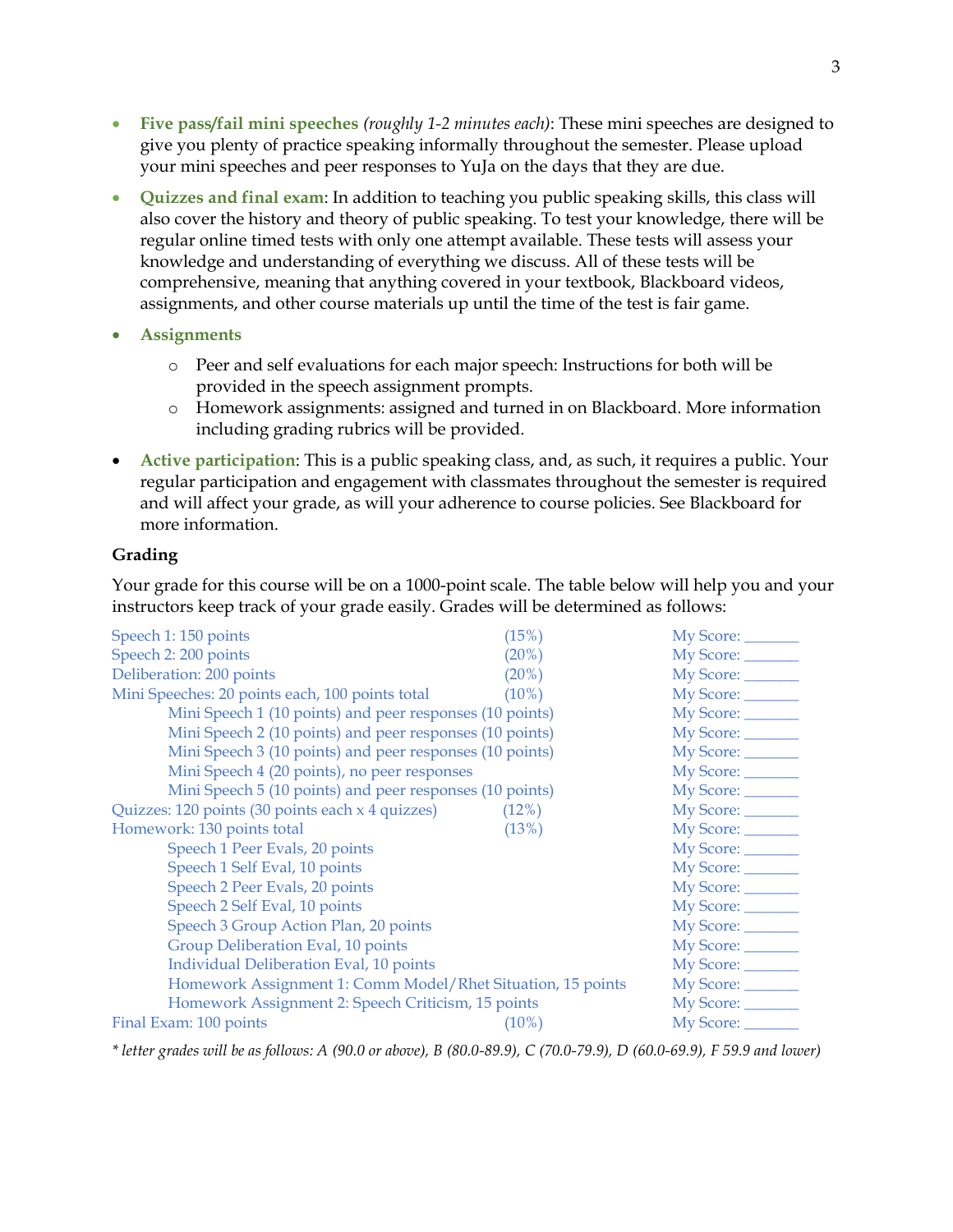### **Participation**

As stated previously, this is a public speaking class and, as such, it requires a public. If "online public speaking" sounds like an oxymoron to you (doubtful if you registered for it), remember that online publics are still publics. What will make this class function more like a face-to-face class is that you still (1) will be watching each other's (digitized) speeches and (2) are required to speak extemporaneously. Although there is no formal "participation grade," many of your course assignments will require you to watch and respond to your classmates' speeches. It is imperative that you provide timely, useful, constructive feedback in a courteous manner.

### **Late Work**

One of the skills that is essential for effective public speaking is time management. Speeches/deliberations given after they are due and any other late work will lose 20% per day from their grade unless they are from documented, approved excused absences. This includes delays in uploading your speeches into YuJa, so I recommend that you get them in before the deadline, as YuJa might freeze up if you all upload your speeches at the same time. It is crucial that you keep up with the course schedule and plan your speeches in advance.

### **Grade Appeals: The "24/7" Rule**

If you are unhappy with the grade you receive on any of your assignments, you may submit a written appeal to make a case for why your grade should be changed. Such appeals, however, are time-sensitive and may not be considered if they do not follow the "24/7" rule: *once you receive your grade, take 24 hours to look over my comments before you write an appeal; once you have done so, you have 6 more days (7 from the time that your instructor originally returned the assignment hence "24/7") to file an appeal.* Grade appeals will not be considered more than 7 days after your instructor returned the graded assignment to you.

For best results, your appeal should be based upon the criteria listed in the assignment grading rubric and should provide strong evidence and reasoning to make your case. Your instructor will determine whether a grade change is warranted and will explain his or her rationale.

### **Human Resources (not in the bureaucratic sense)**

Your classmates and instructor are the single best resources you have available to you in this class. Please treat them with respect. They care about your learning, want you to have quality educational experiences, and want you to succeed. Please let me know, in a courteous manner, what I am doing well and if you have any questions, comments, or concerns about the course. If you have a concern with anything happening in the classroom, please speak with me as soon as possible so that the problem can be resolved. If I am unaware that a problem exists, then I can't do anything to fix it.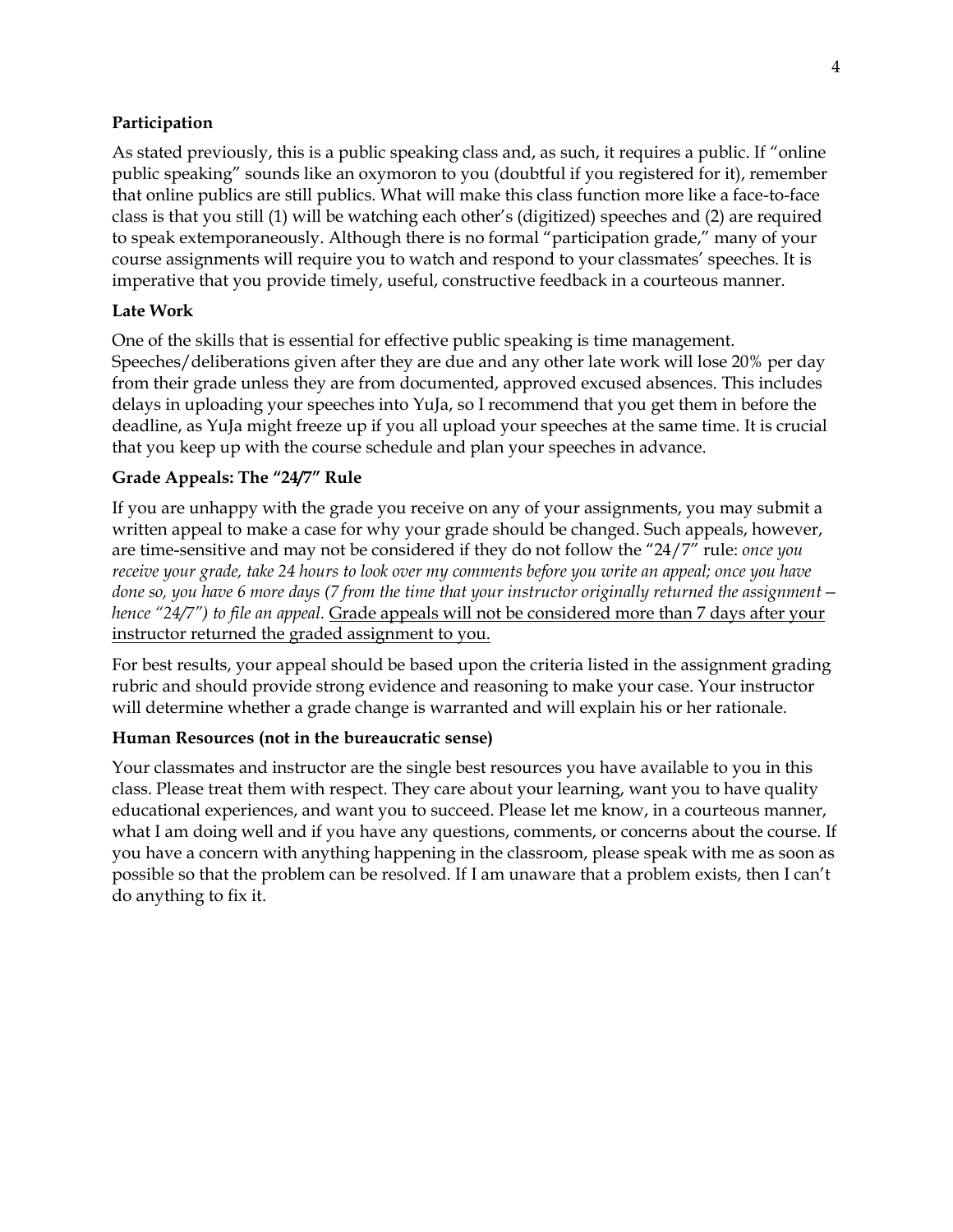### **Essential Studies:**

This is an **Essential Studies Communication** course, and as such is meant to introduce, and give you the opportunity to practice, the skills necessary to speak and write effectively in civic, academic, and professional settings. Because effective communication is learned through continued practice, Essential Studies Communication courses place a strong emphasis on process; your instructor will give regular feedback on your speaking and/or writing and you will be required to produce multiple oral presentations and/or written texts. These assignments will certainly require you to work with particular content or information, but they'll also demand that you are aware of rhetorical strategies and style of delivery.

ES Communication courses are designed to encourage the development of the following skills:

- Awareness of purpose and the construction of argument.
- Awareness of audience.
- The ability to analyze, synthesize, and incorporate outside sources and the ideas of others; using the conventions associated with citing sources and communicating clearly in various disciplines.

This course also addresses the ES learning goals of Oral Communication and Critical Inquiry & Analysis. Oral communication means that it is about presenting information (formally or informally) in various settings and to various audience sizes. Critical Inquiry & Analysis means that it is about collecting and analyzing information to reach conclusions based on evidence through a systematic process of exploring issues, objects, or works through the collection of evidence that results in informed conclusions or judgments.

## **Objectives and Goals for Student Learning of the Department of Communication**:

**Mission:** The mission of the Department of Communication is to provide students with a broad understanding of human communication in various contexts, across diverse cultures, and through multiple systems. The Program engages students in lifelong learning that addresses socially and globally pressing communication challenges through scholarly, creative, critical, and practical curriculum and instruction.

**Goals:** We seek to achieve this mission by designing an interdisciplinary curriculum that respects the liberal arts tradition and exposes students to a variety of theoretical and practical experiences to become informed, engaged, and ethical global citizens.

## **This course's objectives focus on Goal 2 of the 6 Goals for Student Learning**:

### **Goal 2: Students will be able to communicate both orally and in writing**

Objective 1. Prepare and deliver oral presentations for a variety of audiences Objective 2. Construct appropriate messages in writing for a variety of contexts

All Comm majors and pre-majors will be added to the Department of Communication Listserv. The purpose of the listserv is to keep students informed of opportunities to enhance their educational experience at UND. It is the avenue that allows the Department to communicate scholarship opportunities and deadlines, networking opportunities, and announce pertinent meeting dates. Contact the Department of Communication office [\(und.comm@email.und.edu\)](mailto:und.comm@email.und.edu) if you would like to be removed from the listserv or if you are not receiving messages and would like to be added. To keep informed, also refer to the Department of Communication web page [\(https://arts-sciences.und.edu/communication/\)](https://arts-sciences.und.edu/communication/)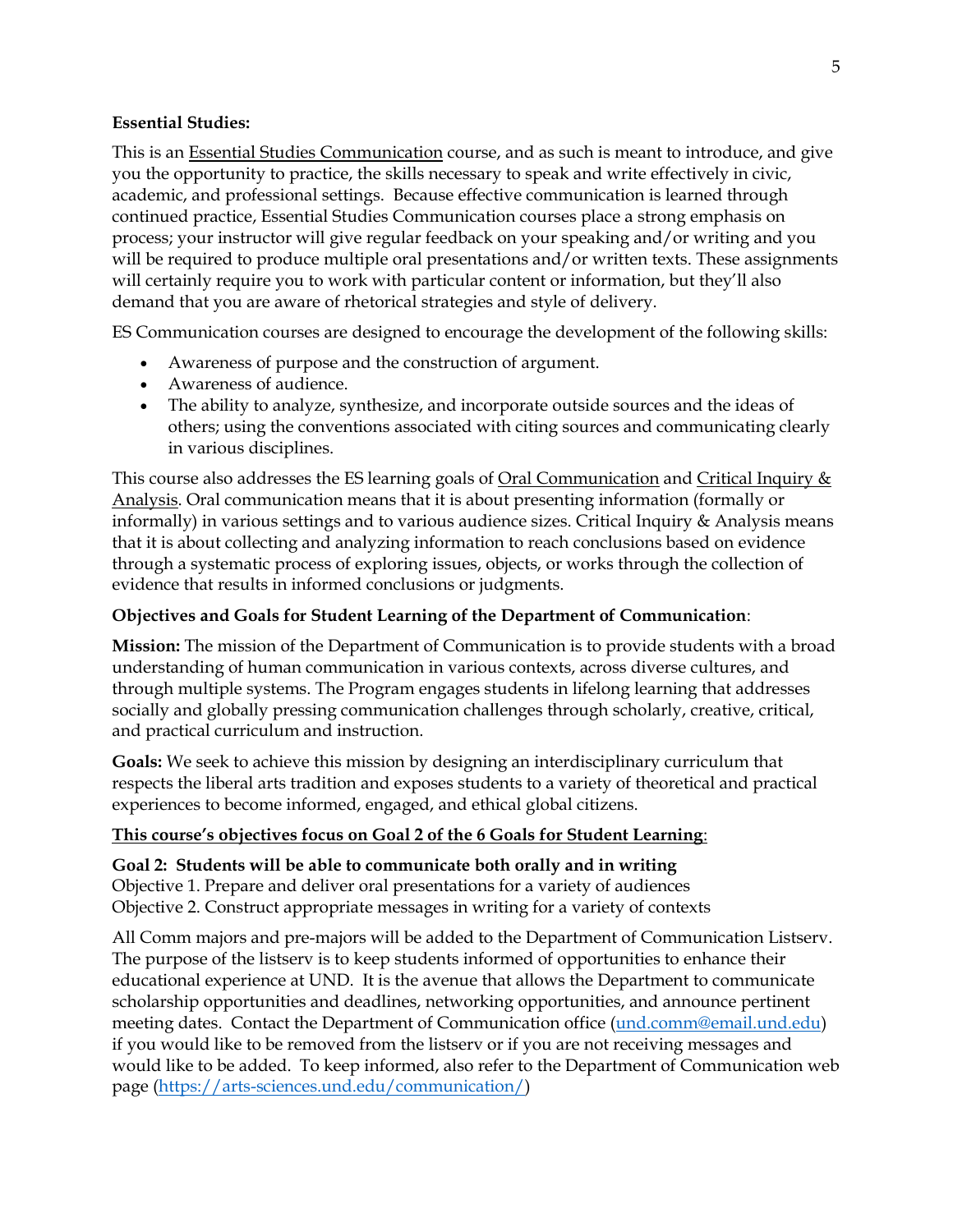The Department of Communication is committed to bringing the richness of cultural diversity to all students. Through active engagement, the Department of Communication endeavors to provide multicultural opportunities, to reduce cultural stereotypes, to embrace cultural differences, and to promote respect for cultural diversity. The Department of Communication follows the Academic Grievance Procedures of the College of Arts and Sciences. The procedures are posted online on the UND College of Arts and Sciences Forms web page at [https://arts](https://arts-sciences.und.edu/_students/studentappeals.pdf)[sciences.und.edu/\\_students/studentappeals.pdf.](https://arts-sciences.und.edu/_students/studentappeals.pdf)

## **Academic Integrity**

All students are subject to the University Of North Dakota [Code of Student Life,](https://und.edu/code-of-student-life/) including, but not limited to, issues o[f Academic Dishonesty.](https://und.edu/code-of-student-life/appendix-b.cfm#2) **The University of North Dakota Communication Department takes scholastic dishonesty and plagiarism very seriously. Read the following** information **closely and complete the assigned tutorials and corresponding tests if you haven't done so already.** If you engage in scholastic dishonesty, disciplinary action at both the departmental and university levels will be taken, which could result in failing the course and/or expulsion from the university.

Examples of scholastic dishonesty include, but are not limited to:

**Recycling prior work:** submitting work previously submitted and evaluated for course credit in prior sections of this course or in other courses.

**Cheating:** copying from another student's test; possessing or using material during a test not authorized by the person giving the test; collaborating with or seeking aid from another student during a test without permission from the instructor; knowingly using, buying, selling, stealing, transporting, or soliciting in whole or in part the contents of an unadministered test; substituting for another student or permitting another student to substitute for oneself to take a test; bribing another person to obtain an unadministered test or information about an unadministered test.

**Plagiarism:** appropriation, buying, receiving as a gift, or obtaining by any means another person's work and the unacknowledged submission or incorporation of it in one's own work.

**Collusion:** unauthorized collaboration with another person in preparing any academic work offered for credit.

**All COMM majors and students taking COMM classes are required to pass a brief** online **course that teaches them how to identify plagiarism.** This course was put together by Indiana University, which has kindly allowed us to utilize it for our own students. To pass the course, use the links provided below. Obtain the certificate, then upload it to the Assignment in this course entitled **Plagiarism Certification** by the date indicated on the schedule. If you have already obtained this certificate, you don't need to take the Indiana University course again. Simply upload the certificate that you have already earned for all COMM courses. *Finally, if you* do not turn in this certificate by the end of the semester, you will not receive a grade for this course.

Watch the "How to Recognize Plagiarism" tutorials here: <https://www.indiana.edu/~academy/firstPrinciples/index.html>

and learn about registration / certification tests here: <https://www.indiana.edu/~academy/firstPrinciples/certificationTests/index.html>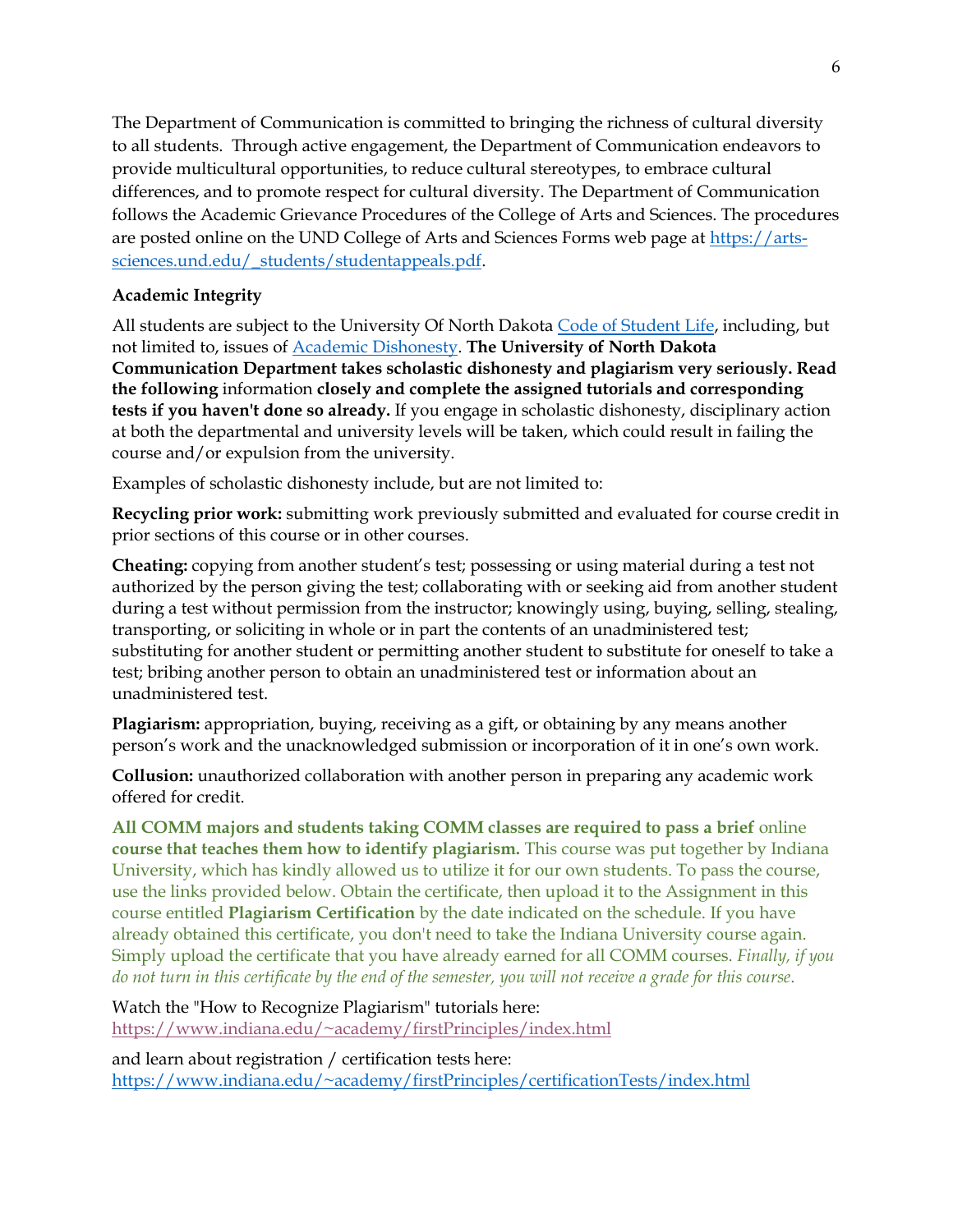#### **UND Information**:

*Using the DigiComm Lab:* Please be kind to the DigiComm Lab space if you plan to use it to record your speeches. We hope to use it for many years to come. Should you encounter any damaged or malfunctioning equipment, regardless of whether you were the one to damage it, please report it immediately to Professor Serber at [bradley.serber@und.edu.](mailto:bradley.serber@und.edu)

*Accessibility:* Contact your lab instructor to request disability accommodations, discuss medical information or plan for an [emergency evacuation.](https://und.edu/public-safety/public-safety/fire-safety.cfm) To get confidential guidance and support for disability accommodation requests, students are expected to register with [Disability Services for](https://und.edu/disability-services/index.cfm)  [Students,](https://und.edu/disability-services/index.cfm) 180 McCannell Hall, or 701-777-3425.

*Reporting Sexual Violence:* If you or a friend has experienced sexual violence, such as sexual assault, domestic violence, dating violence or stalking, or sex-based harassment, please contact UND's Title IX Coordinator, Donna Smith, for assistance: 701-777-4171; [donna.smith@und.edu](mailto:donna.smith@und.edu) or go to [http://UND.edu/affirmative-action/title-ix.](http://und.edu/affirmative-action/title-ix) It is important for students to understand that faculty are required to share with UND's Title IX Coordinator any incidents of sexual violence they become aware of, even if those incidents occurred in the past or are disclosed as part of a class assignment. This does not mean an investigation will occur if the student does not want that, but it does allow UND to provide resources to help the student continue to be successful at UND. If you have been a victim of sexual violence, you can find information about confidential support services at [http://UND.edu/affirmative-action/title-ix.](http://und.edu/affirmative-action/title-ix)

*UND Cares Program:* The UND Cares program [\(http://und.edu/und-cares/\)](http://und.edu/und-cares/) seeks to educate faculty, staff and students on how to recognize warning signs that indicate a student is in distress.

*Notice of Nondiscrimination:* It is the policy of the University of North Dakota that no person shall be discriminated against because of race, religion, age, color, gender, disability, national origin, creed, sexual orientation, gender identity, genetic information, marital status, veteran's status, or political belief or affiliation and the equal opportunity and access to facilities shall be available to all. Concerns regarding Title IX, Title VI, Title VII, ADA, and Section 504 may be addressed to Donna Smith, Director of Equal Employment Opportunity/Affirmative Action and Title IX Coordinator, 401 Twamley Hall, 701.777.4171,

[und.affirmativeactionoffice@UND.edu](mailto:und.affirmativeactionoffice@UND.edu) or the Office for Civil Rights, U.S. Dept. of Education, 500 West Madison, Suite 1475, Chicago, IL 60611 or any other federal agency.

*Writing Center:* The Writing Center is a resource for students, faculty, and staff working on projects in any field and at any stage of the writing process. It offers far more than "just" remedial services, so feel free to make an appointment regardless of whether you see yourself as a beginning or advanced writer. Located in 12 Merrifield Hall, the Writing Center offers individual sessions with a writing consultant. Make an appointment online at [http://writingcenter.und.edu.](http://writingcenter.und.edu/)

*Peer Mentor Program*: Having questions or problems? Want some advice about talking to a professor or dealing with a roommate? Peer mentors are experienced students who are ready to help you acclimate to college life and be successful at UND. Please check them out at: [https://www.youtube.com/watch?v=Ao-C1komsyg&feature=youtube\\_gdata\\_player](https://www.youtube.com/watch?v=Ao-C1komsyg&feature=youtube_gdata_player) or get in touch at [UND.peer.mentors@und.edu.](mailto:UND.peer.mentors@und.edu)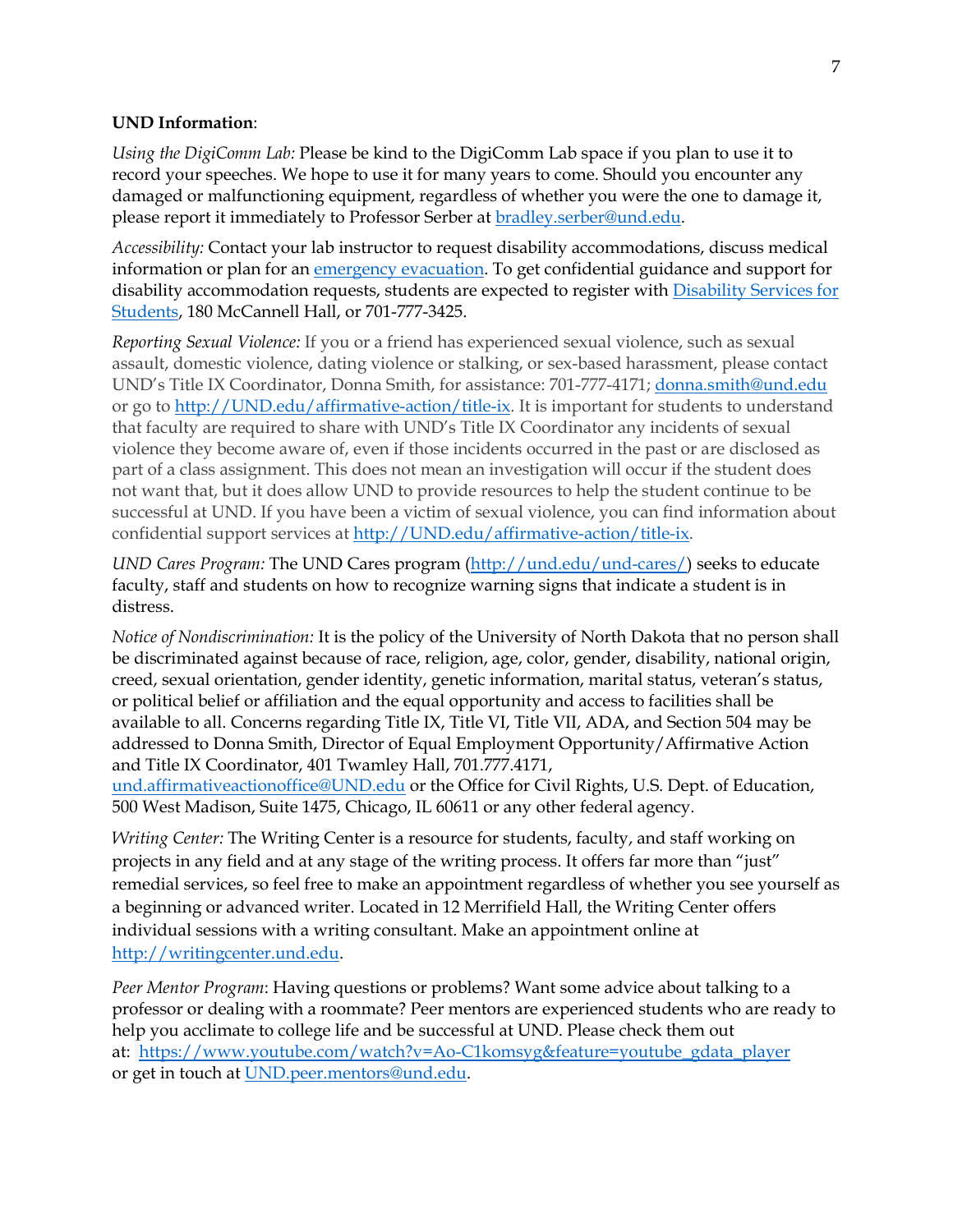# **Calendar (subject to change)**

All assignments are due at the beginning of class on the date posted unless otherwise specified.

|                                                                       | <b>Week 1 (Aug. 26-Sept. 1)</b>                                                                                                                                                                                                                                                                                                                                                                                                                                                                                                                                      |  |
|-----------------------------------------------------------------------|----------------------------------------------------------------------------------------------------------------------------------------------------------------------------------------------------------------------------------------------------------------------------------------------------------------------------------------------------------------------------------------------------------------------------------------------------------------------------------------------------------------------------------------------------------------------|--|
| Introductions, Expectations, Assignments,<br><b>Speech Activities</b> | <b>Readings Due: Serber, Finding Your Voice</b><br>(OER Textbook), Ch. 1<br><b>Blackboard Videos Due: Welcome Video</b><br>(YuJa)<br><b>Assignments Due: (1) Mini Speech 1 (due to</b><br>YuJa by Sunday at 5:00 p.m. Central), (2)<br>Plagiarism Training Certificate (due as soon<br>as possible)<br>Recommended: Begin with each reading. If there's<br>a corresponding video, watch it before you move<br>on to the next reading. The readings and videos<br>are designed to help you with your assignments,<br>so I recommend that you work through them first. |  |
|                                                                       | <b>Week 2 (Sept. 2-8)</b><br>Readings Due: Finding Your Voice, Chs. 2-3                                                                                                                                                                                                                                                                                                                                                                                                                                                                                              |  |
| The Five Canons (General)                                             | <b>Blackboard Videos Due: (1) The Five</b>                                                                                                                                                                                                                                                                                                                                                                                                                                                                                                                           |  |
|                                                                       | Canons, (2) Invention                                                                                                                                                                                                                                                                                                                                                                                                                                                                                                                                                |  |
| Invention                                                             | <b>Assignments Due: Mini Speech 1 Peer</b>                                                                                                                                                                                                                                                                                                                                                                                                                                                                                                                           |  |
|                                                                       | <b>Responses (due Wed at 5:00)</b>                                                                                                                                                                                                                                                                                                                                                                                                                                                                                                                                   |  |
| <b>Week 3 (Sept. 9-15)</b>                                            |                                                                                                                                                                                                                                                                                                                                                                                                                                                                                                                                                                      |  |
| Arrangement & Style                                                   | Readings Due: (1) Finding Your Voice, Chs.<br>$4-5$<br><b>Blackboard Videos Due: (1) Arrangement</b><br>$(x2)$ , Style<br>Assignments Due: (1) Quiz 1 (Blackboard,<br>due Sunday at 5:00)                                                                                                                                                                                                                                                                                                                                                                            |  |
| <b>Week 4 (Sept. 16-22)</b>                                           |                                                                                                                                                                                                                                                                                                                                                                                                                                                                                                                                                                      |  |
| <b>Memory &amp; Delivery</b>                                          | Readings Due: Finding Your Voice, Chs. 6-7<br><b>Blackboard Videos Due: Memory &amp;</b><br><b>Delivery</b><br><b>Assignments Due: (1) Mini Speech 2 (due</b><br>Friday at 5:00), (2) Mini Speech 2 Peer<br><b>Responses (due Sunday at 5:00)</b>                                                                                                                                                                                                                                                                                                                    |  |
| <b>Week 5 (Sept. 23-29)</b>                                           |                                                                                                                                                                                                                                                                                                                                                                                                                                                                                                                                                                      |  |
| <b>Audience Analysis</b>                                              | <b>Readings Due: Chs. 8-10</b><br><b>Blackboard Videos: (1) Audience Analysis,</b><br>(2) Communication Model & Rhetorical                                                                                                                                                                                                                                                                                                                                                                                                                                           |  |
| <b>Communication Model</b>                                            | <b>Situation</b>                                                                                                                                                                                                                                                                                                                                                                                                                                                                                                                                                     |  |
| <b>Rhetorical Situation</b>                                           | <b>Assignments Due: Communication Model</b><br><b>OR Rhetorical Situation Homework</b><br><b>Assignment</b> (due Sunday at 5:00)                                                                                                                                                                                                                                                                                                                                                                                                                                     |  |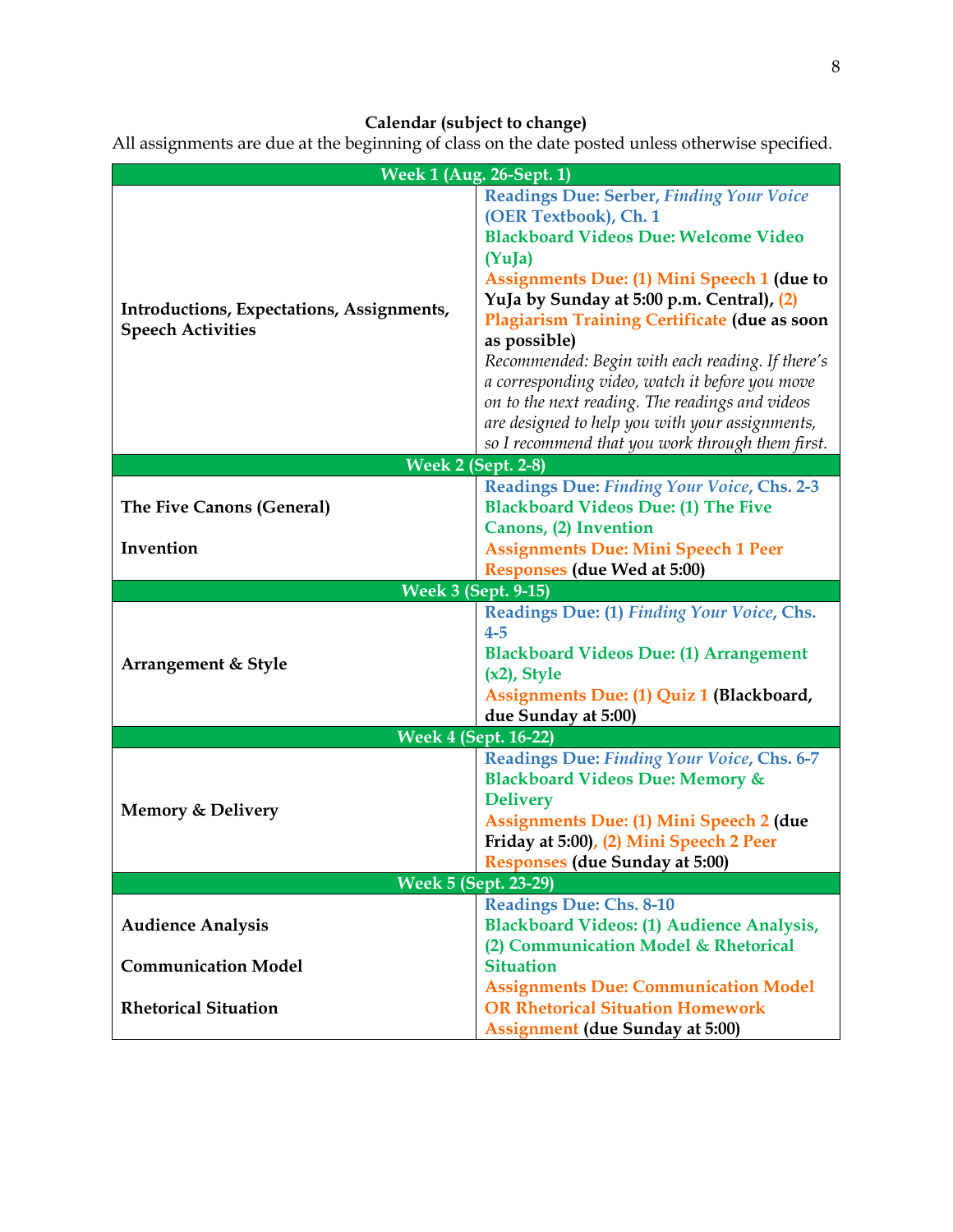| <b>Week 6 (Sept. 30-Oct. 6)</b>             |                                                                                                                                                                                                                                                                                                                                                                          |  |  |
|---------------------------------------------|--------------------------------------------------------------------------------------------------------------------------------------------------------------------------------------------------------------------------------------------------------------------------------------------------------------------------------------------------------------------------|--|--|
| Listening & Criticism<br><b>Visual Aids</b> | Reading Due: Finding Your Voice, Chs. 11-12<br>Blackboard Videos Due: (1) Listening &<br>Criticism, (2) Visual Aids<br><b>Assignments: (1) Speech Criticism</b><br>Homework Assignment (due Sunday at<br>5:00), (2) Quiz 2 (due Sunday at 5:00)                                                                                                                          |  |  |
|                                             | <b>Week 7 (Oct. 7-13)</b>                                                                                                                                                                                                                                                                                                                                                |  |  |
| <b>Communication Ethics</b>                 | Reading Due: Finding Your Voice, Ch.13<br><b>Blackboard Videos Due: (1) Communication</b><br><b>Ethics</b><br><b>Assignments: (1) Speech 1 (due Sunday at</b><br>5:00 p.m Turn in all materials (preparation<br>outline, speaking outline, visual aids) with<br>your speech.                                                                                             |  |  |
|                                             | <b>Week 8 (Oct. 14-20)</b>                                                                                                                                                                                                                                                                                                                                               |  |  |
| <b>Technical Communication</b>              | Reading Due: Finding Your Voice, Ch. 14<br><b>Blackboard Videos Due: (1) Technical</b><br>Communication<br>Assignments: (1) Speech 1 Peer Evals, (2)<br><b>Speech 2 Self Evals (both due Wednesday</b><br>by 5:00 p.m.), (3) Mini Speech 3 due Sunday<br>at 5:00)                                                                                                        |  |  |
|                                             | <b>Week 9 (Oct. 21-27)</b>                                                                                                                                                                                                                                                                                                                                               |  |  |
| <b>Persuasion I: Claims</b>                 | Reading Due: Finding Your Voice, Ch. 15<br><b>Blackboard Videos Due: (1) Persuasion I</b><br>Assignments: (1) Mini Speech 3, (2) Mini<br>Speech 3 Peer Responses (due Wednesday<br>at 5:00), (3) Quiz 3 (due Sunday at 5:00)                                                                                                                                             |  |  |
| Week 10 (Oct. 28-Nov. 3)                    |                                                                                                                                                                                                                                                                                                                                                                          |  |  |
| Persuasion II: Evidence & Reasoning         | Reading Due: Finding Your Voice, Chs. 16-17<br><b>Blackboard Videos Due: (1) Persuasion II</b><br><b>Assignments: (1) Mini Speech 4 (due</b><br>Sunday at 5:00). *No peer responses for this<br>speech, but watch each other's videos to<br>learn logical fallacies                                                                                                      |  |  |
| <b>Week 11 (Nov. 4-10)</b>                  |                                                                                                                                                                                                                                                                                                                                                                          |  |  |
| Civic & Community Engagement                | <b>Reading Due: (1) Invitational Rhetoric</b><br>summary, (2) Lozano-Reich & Cloud, "The<br><b>Uncivil Tongue" (Blackboard)</b><br>Blackboard Videos Due: (1) Civic &<br><b>Community Engagement</b><br><b>Assignments: (1) Speech 2 (due Sunday at</b><br>5:00 p.m.). Turn in all materials (preparation<br>outline, speaking outline, visual aids) with<br>your speech |  |  |